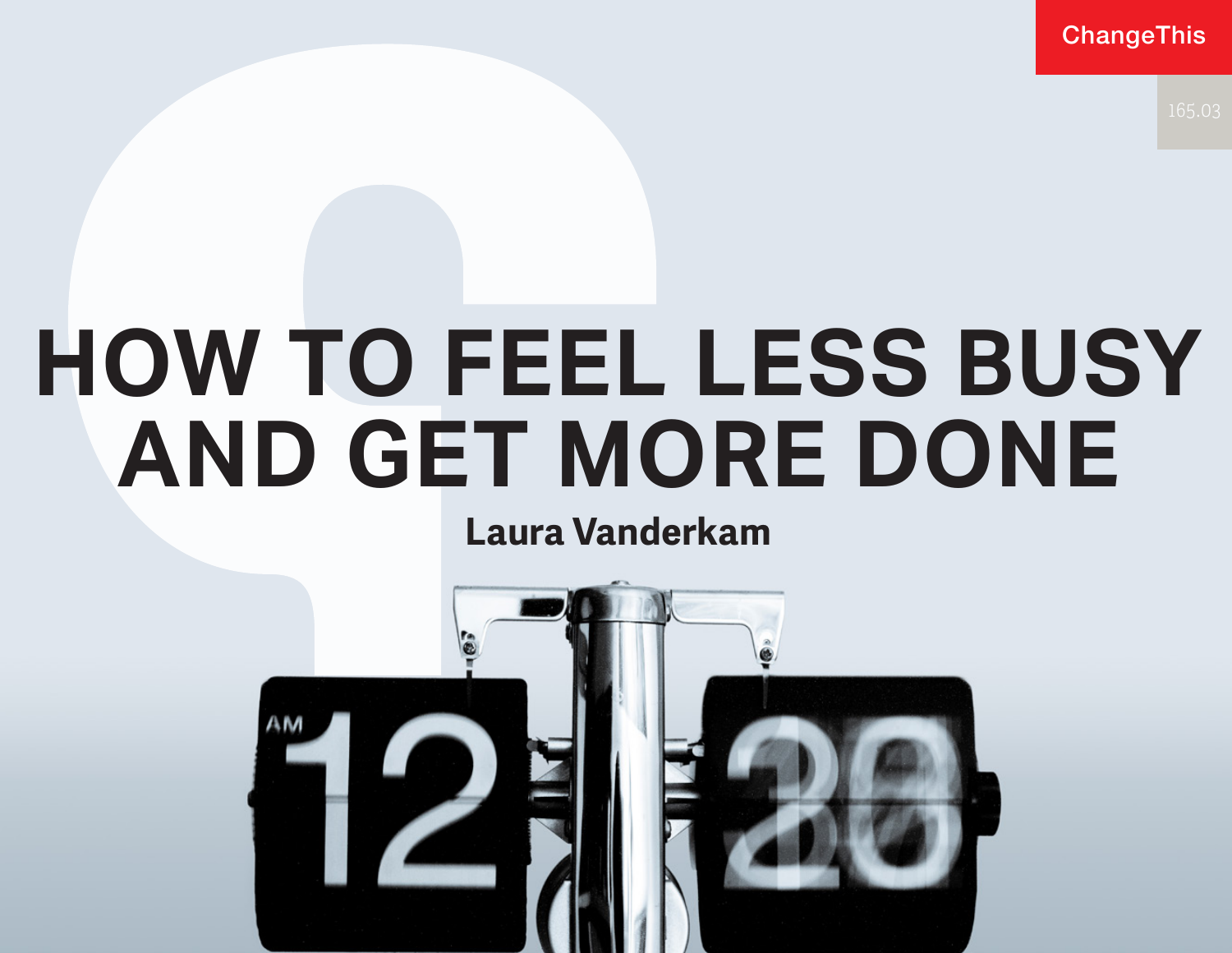## **Feeling off the clock is exhilarating.**

It is a key component of human happiness. And yet a life is lived in hours, and living the good life requires being a proper steward of those hours. This stewardship often requires choices that come from being mindful of time.

More broadly, it is hard to relax and enjoy time when there are looming projects whose constituent parts have not been mapped out, or amid the malaise of knowing swaths of your "wild and precious life," as the poet Mary Oliver puts it, are lost to the vague anxiety of traffic, aimless meetings, and such that the brain doesn't even catalog in memory.

So we come to some paradoxes. Being off the clock implies time freedom, yet time freedom stems from time discipline. You must know where the time goes in order to transcend the ceaseless ticking.

You can wander into philosophical knots on such matters, knots you might need to run miles along the coast to sort out, but I believe that part of wisdom is knowing that contradictory concepts can both be right when seen from a broader perspective.

The key is finding the right vantage point on the cliff to take in the full view, finding that lookout spot for understanding time freedom. It is about developing a new mind-set.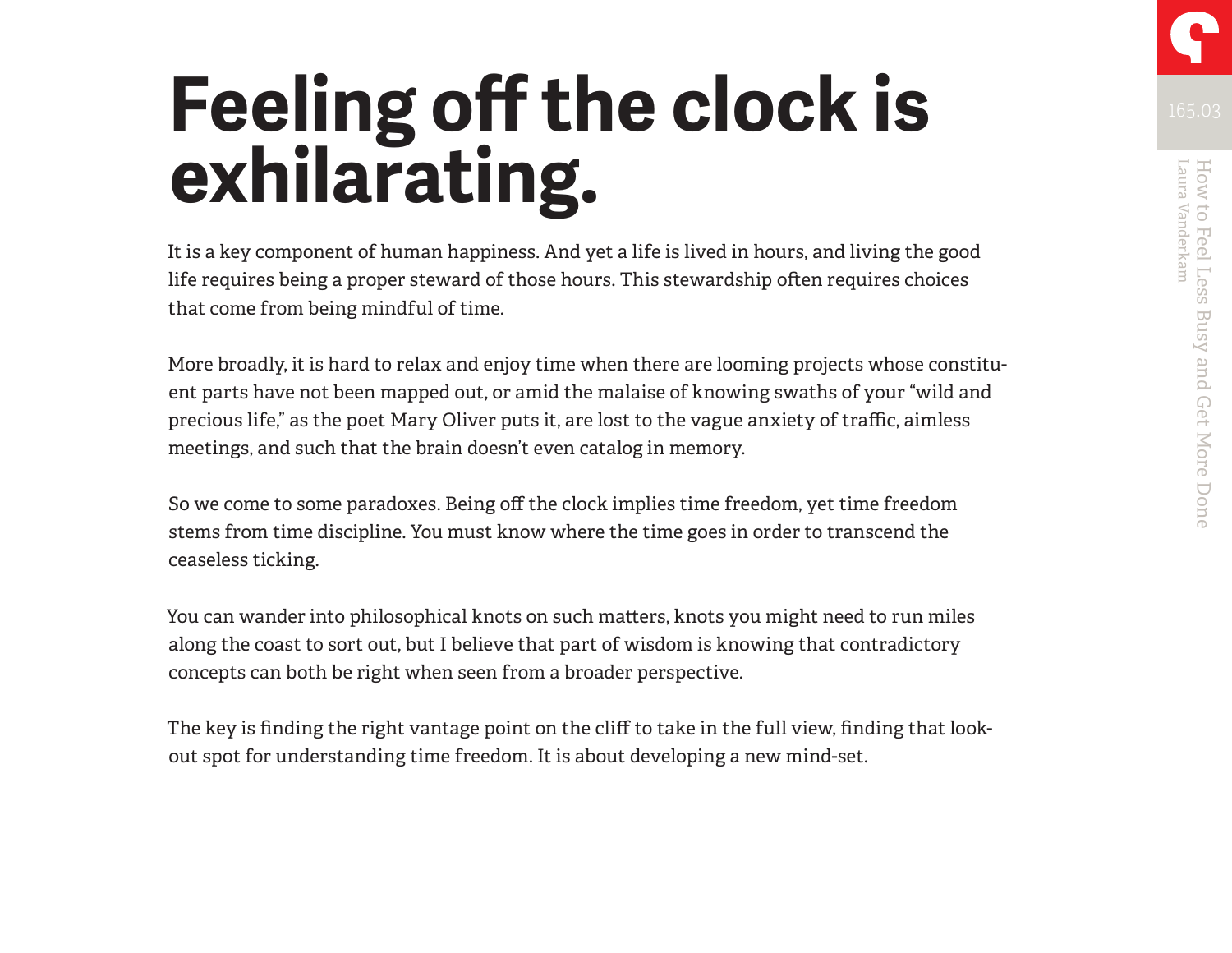There will always be tension between knowing how we spend our time and moving beyond an obsession with the minutes. Yet this tension does not mean that both aren't simultaneously possible. Honoring time requires embracing certain truths: that time is precious and time is plentiful. Time is finite, so we must make smart choices about it. But time is also abundant: there is enough for anything that truly matters.

In years of studying people's schedules, I've talked to plenty of busy people who seem rushed and harried. Yet others, with similar time demands, seem relaxed. I well recall a conversation with an executive I hoped to interview about her astonishing productivity. I began our call with an assurance that I would not take much of her time. She laughed. "Oh, I have all the time in the world," she said.

Wouldn't it be nice to feel like that? For *Off the Clock*, I recruited 900 people with full-time jobs and families to track their time for a day. I asked how they felt about their time. I analyzed the differences between people who felt starved for time, and those who felt time was abundant. Seven strategies came up again and again—and can help anyone feel less busy while getting more done.

There will always be tension between knowing how we spend our time and moving beyond an obsession with the minutes.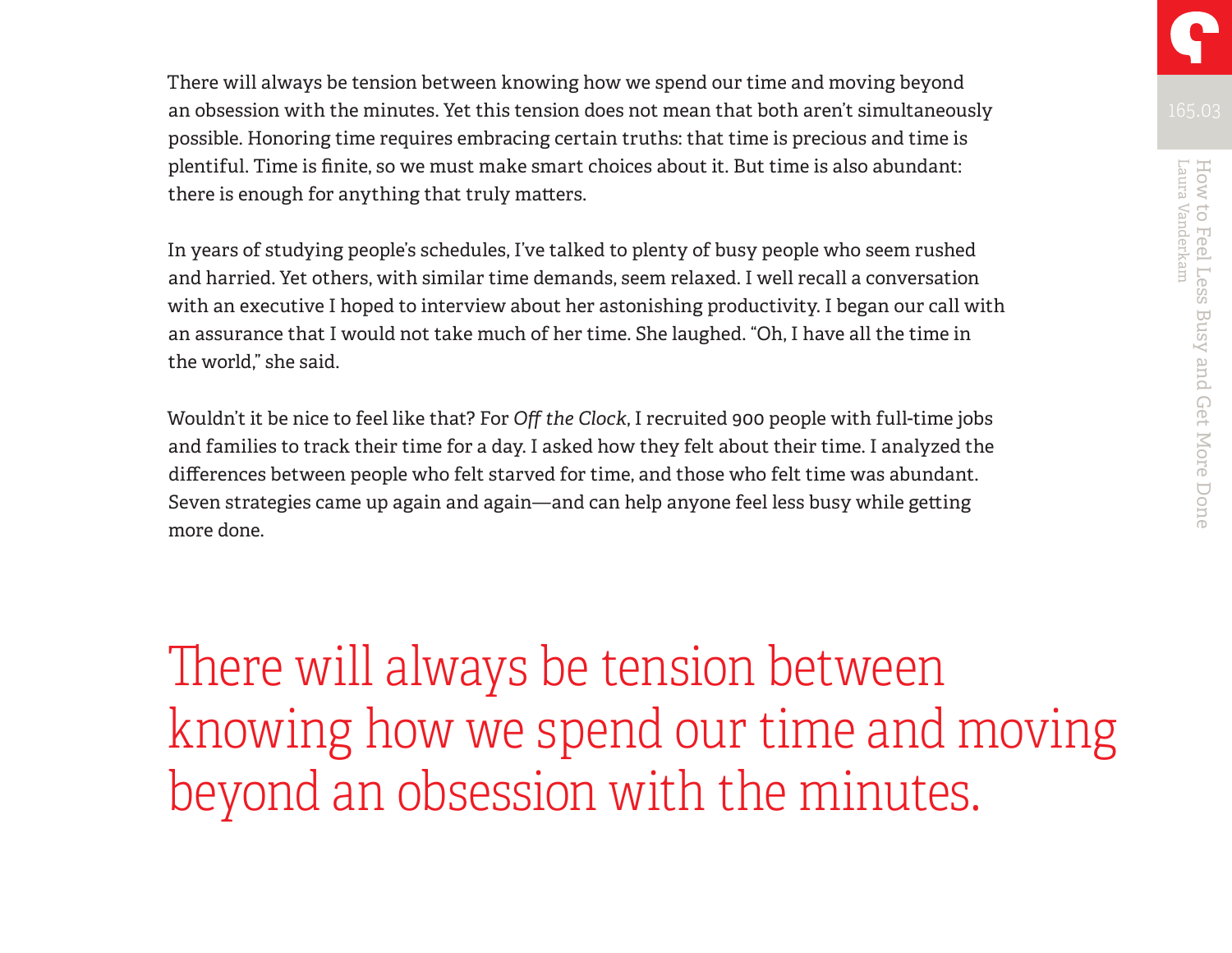### **1. Time Discipline Leads to Time Freedom**

Want to feel relaxed about your time? You need to figure out where the time really goes. Try tracking your time for a week. Look over your schedule and decide what you like and don't like. Knowing where the time goes will make you feel more in control of your time. That will allow you to enjoy your downtime without worrying there's something else you should be doing.

#### **2. Make Life Memorable**

Often, when people say "where did the time go?" what they mean is that they can't really remember what they did with their time. When life isn't memorable, you don't remember it, and time starts to feel like it's slipping away. The answer? Plan in little mini-adventures into your life. If you can answer the question of why today is different from other days, you're more likely to remember it, and that will make you feel like you have more time.

### **3. Don't Fill Time**

To have space for adventures, you need to clear the clutter from your calendar. One approach: Declare a time amnesty. For all your obligations, ask what you would add now if you were starting from a blank slate. If you wouldn't add it, see if you can wind it down, or at least minimize the time commitment, over the next 3-6 months. Don't fall prey to the temptation to say yes just because you're available. Open space invites opportunity in a way a cluttered calendar can't.

#### **4. Learn to Savor Good Moments**

Wouldn't it be great if a good moment could pass as slowly as a boring meeting? Time marches along at the same pace, but you can stretch the experience of pleasant moments by learning to savor them.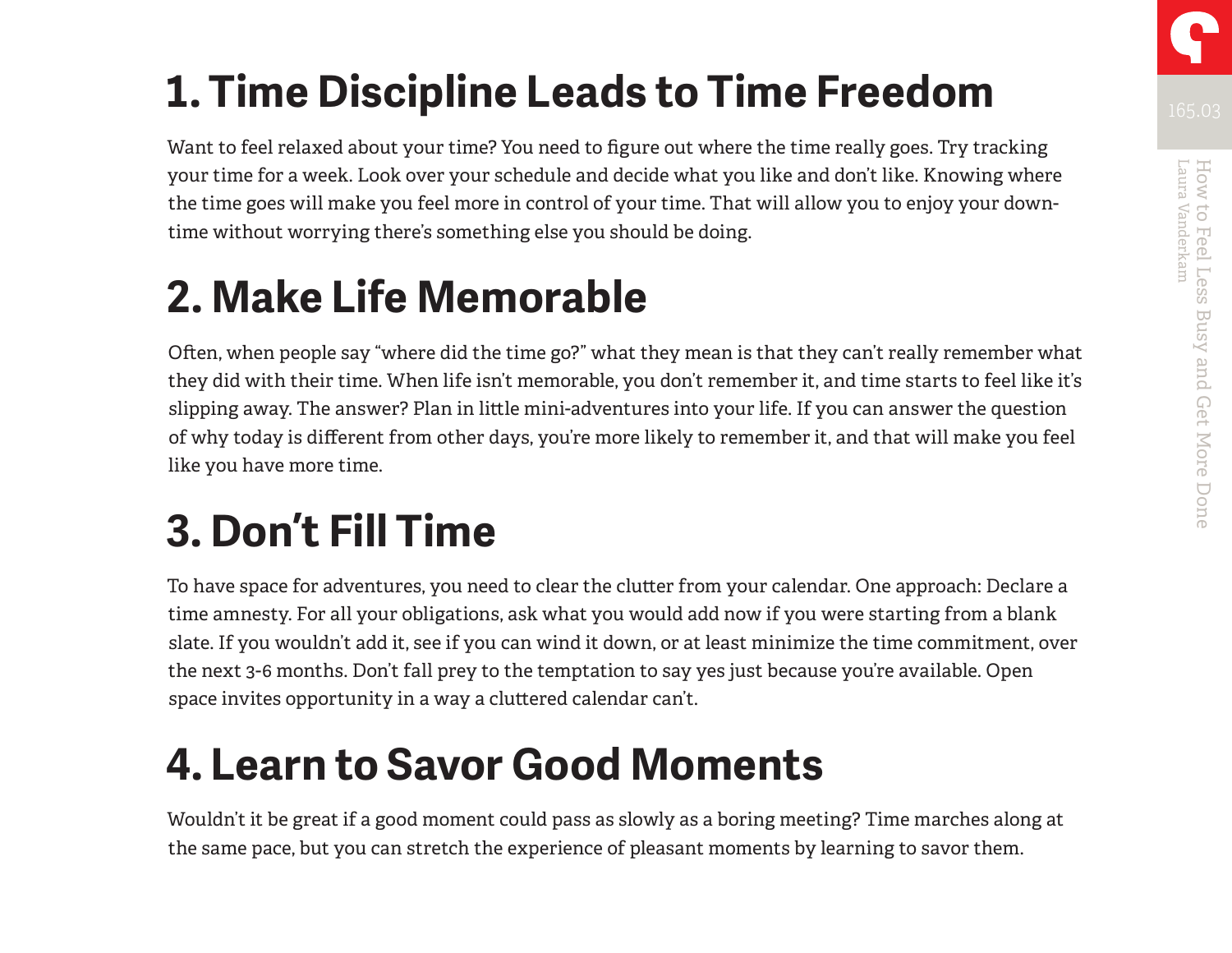Choose something on your calendar that you're excited about. Spend some time anticipating your pleasure. During the experience itself, try to slow down and take in your surroundings. Talk about how much you are enjoying yourself. Talk about the experience afterwards. You'll create a much deeper memory than if the time passes mindlessly.

### **5. Invest In Your Happiness**

When people say they want more time, what they mean is more time spent doing things they're happy about. No one wants to spend more time in a traffic jam! Analyze your schedule and see when you're counting minutes. Is there any way you could improve your experience of this time? Maybe you convert a boring meeting into a walking meeting, and get some fresh air. Maybe you listen to a favorite podcast during your commute. Some suffering can't be changed, but if it can be changed, change it.

### **6. Take One Small Step**

Big goals can seem overwhelming, but small steps taken repeatedly do add up. Want to write a book? Write 500 words a day, and you'll have a draft in a year. Rather than lament all you're not doing, be gentle on yourself and celebrate consistent small steps. You'll probably get more done.

### **7. Make Relationships a Priority**

The happiest people make space in their schedules for family and friends. Try planning your weeks on Friday afternoons. Make yourself a 3-category priority list: career, relationships, self. Making a 3-category list will nudge you to put something in all 3 categories! It's pretty hard to make a 3-category list and then leave one of the categories blank. Creating relationship priorities for the week will automatically make these activities seem more important, and will encourage you to invest time with the people who make time feel more rich and vast.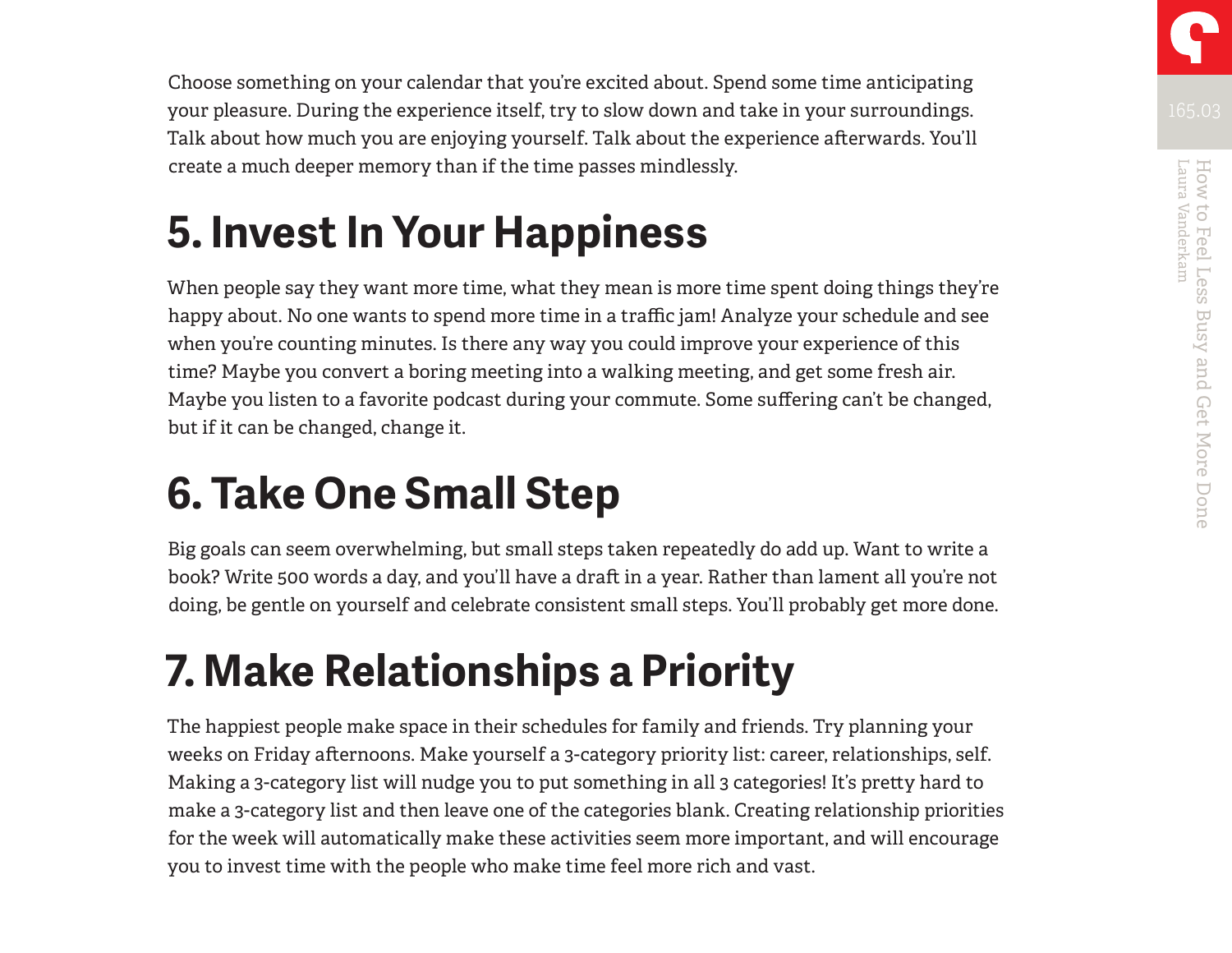Life offers possibilities we have only begun to imagine. The lure is a life that is full and calm. Most of us want to claim more joy from our hours for this simple reason: a life is made of hours. How we live those hours—and whether we make the most of those hours—will add up to how we live our lives.

This brings us back to the concept of time freedom.

Because life is complex, being off the clock and experiencing time freedom is likewise a complicated concept. People who spend their days waking up too early to commute too far to jobs where too many hours are dictated will likely view being off the clock as the traditional definition: not working.

A life is made of hours. How we live those hours—and whether we make the most of those hours—will add up to how we live our lives.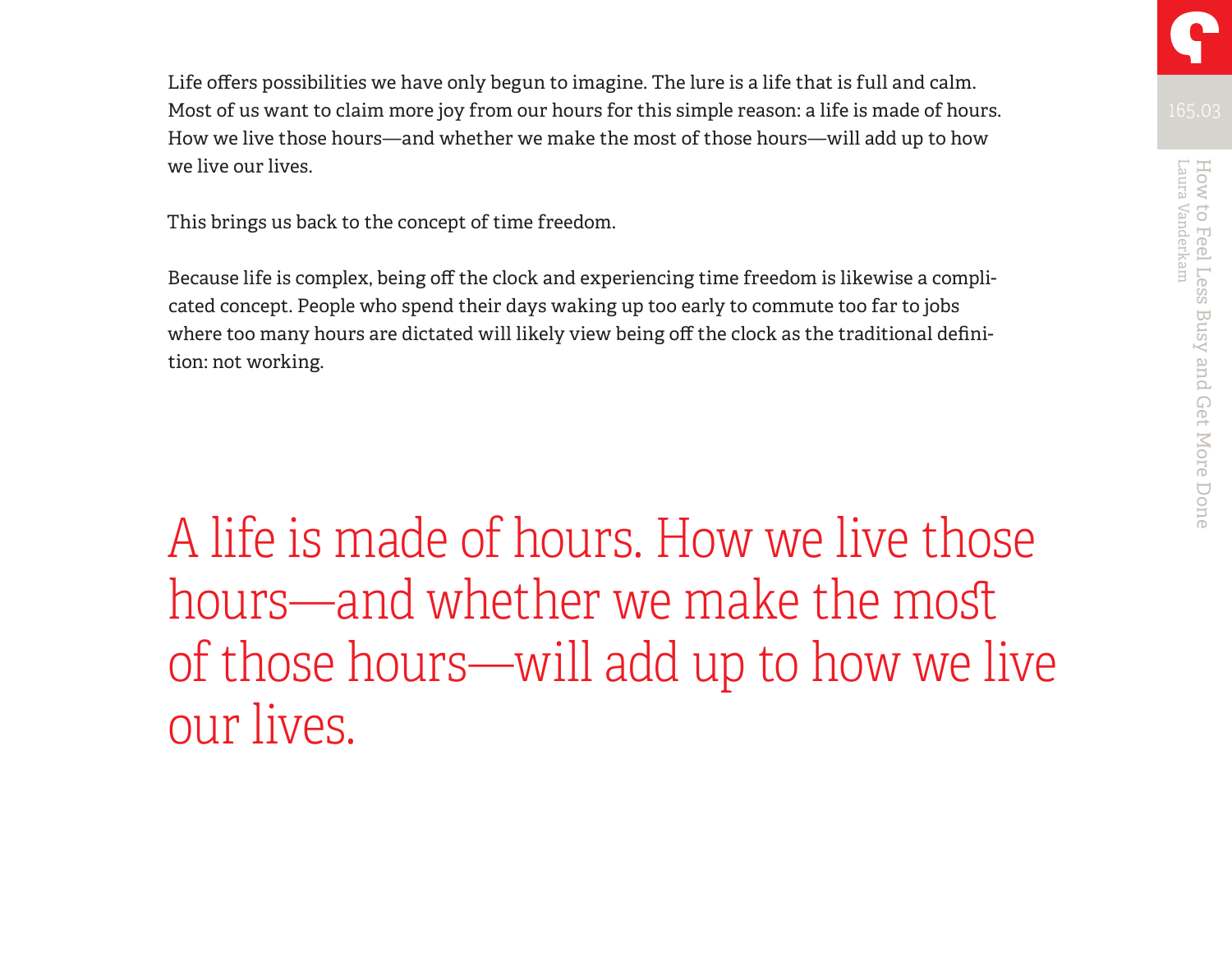And yet as I study people who feel that time is abundant, I see that it is possible to feel off the clock even while doing paid work. When you are absorbed in solving an interesting problem, you can lose all sense of time, just as might happen during a dinner with old friends. And in arranging that dinner with old friends, we soon see that while we can feel relaxed when we have no time-specific obligations, sometimes having plans can make us feel more relaxed than not having plans. Lingering over wine with friends requires inviting them over, and being mindful of the time that will happen, but then once they are there we enjoy ourselves so much more, and feel so much more like time is abundant, than if we were spending an equivalent evening doing what most people do when they have nothing on the calendar: watching TV or glancing at their phones just often enough to feel on edge.

Sometimes commitments literally give us more time. In one of the most famous experiments in social science, elderly residents of a nursing home given plants to care for lived longer and were in better health than those without such responsibilities.

Better health and longevity means you are free to do things you otherwise would not be able to. This phenomenon shows up in other contexts of obligation as well. A strong marriage meets enough emotional needs that people feel free to take big risks in the outside world. Having children takes a ton of work, and yet the emotional intensity of raising them can slow time down, if you open yourself to that possibility.

Perhaps this sounds like another paradox: freedom does not mean having zero obligations, but I think it's helpful to see that freedom is multifaceted. It must be viewed from a broader vantage point to be understood. There is freedom from things we don't want to do, but there is also freedom to do the things we want to do, and figuring out the right balance requires understanding when commitments are burdens and when they are benefits.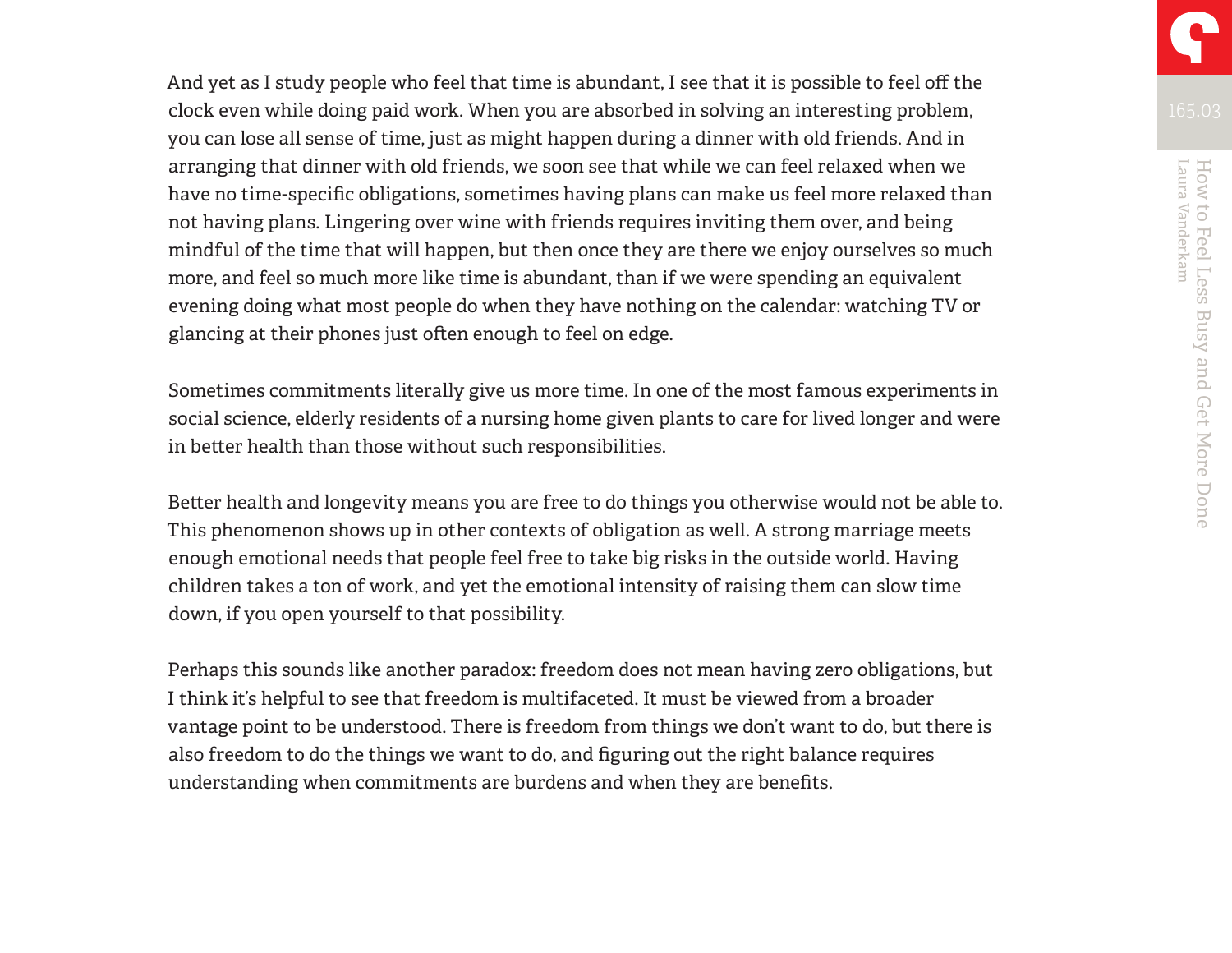Ultimately, in my definition, time freedom is about having blissful moments of no immediate obligations, and also choosing obligations—including lines cast into the future in the form of plans—with an eye toward building a life that allows for meaning and a sense of time's abundance.

It is about going full-in on these commitments so they become sources of identity. Caring about community is abstract, but tending a neighborhood garden might be the proof in the experience of hours. These choices involve commitments, but they also stretch time, because as you choose to spend time on these things, you become in your mind the kind of person who has the time to spend on these things. As a wealthy person allocates her capital to different investments, you likewise allocate your resources in pursuit of the returns you desire.

Time is fluid, and these allocations may need to change in different seasons. But being off the clock means dealing with time on your terms. You are in control. Time is not something to be feared, a steady drumbeat marching toward doom. It is no more than an idea, to be studied and manipulated as an artist might use her materials. Once you develop this mind-set of freedom, you can make choices to stretch time where you wish it to stretch. You can free it up where you wish to free it up. You can move tasks around to make more of them fit into your life than most people think is possible. **You can deepen the experience of individual moments to the point where time almost seems to stand still.**